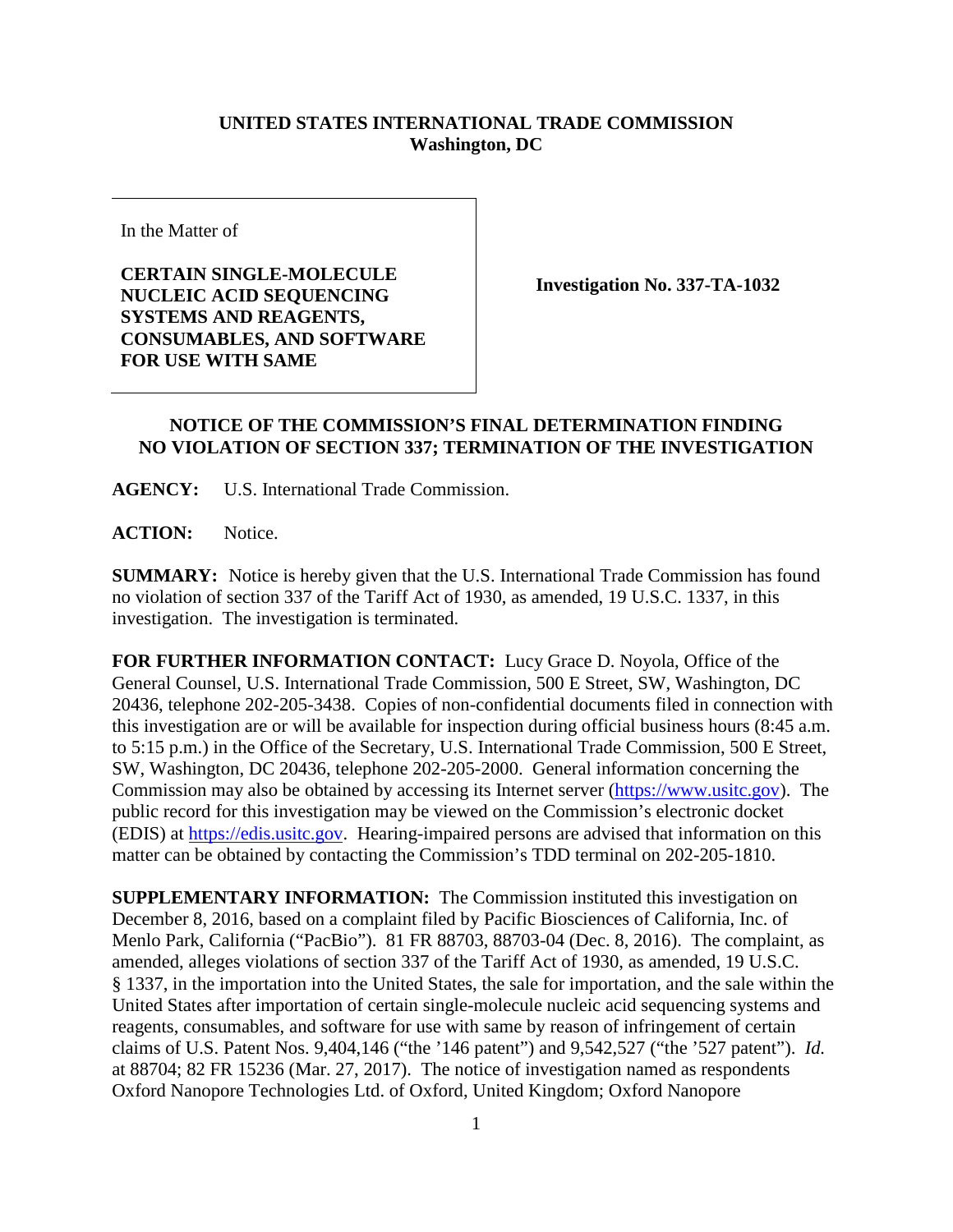Technologies, Inc. of Cambridge, Massachusetts; and Metrichor, Ltd. of Oxford, United Kingdom (collectively, "Oxford"). 81 FR at 88704. The Office of Unfair Import Investigations ("OUII") also was named as a party to the investigation. *Id.*

On May 23, 2017, the presiding administrative law judge ("ALJ") issued Order No. 10 ("*Markman* Order"), construing the limitations "single-molecule sequencing process," which is recited in claims 1, 5-7, 14, and 16-17 of the '146 patent and claims 1 and 3-4 of the '527 patent, and "single-molecule sequencing," which is recited in claims 20-21 of the '146 patent (collectively, "single-molecule sequencing" limitations).

On June 8, 2017, PacBio filed a motion for summary determination that the domestic industry requirement is satisfied. On June 9, 2017, Oxford filed a motion for summary determination of (1) noninfringement as to all accused products because they do not satisfy the "single-molecule sequencing" limitations; (2) noninfringement as to a subset of the accused products (directed solely to Oxford's 1D or  $1D<sup>2</sup>$  sequencing processes) because they do not satisfy the "linker" limitations; and (3) noninfringement as to a subset of the accused products (not directed solely to Oxford's 1D or  $1D<sup>2</sup>$  sequencing processes) because they are capable of substantial noninfringing uses.

On July 19, 2017, the ALJ issued an ID (Order No. 12), granting in part Oxford's summary determination motion. Specifically, the ID incorporated the *Markman* Order by reference and found no infringement of claims 1, 5-7, 10, 14, 16-21, and 23-25 of the '146 patent and claims 1 and 3-11 of the '527 patent based on the *Markman* Order's construction of the "single-molecule sequencing" limitations. The ID denied as moot Oxford's second and third requests for summary determination of noninfringement, as well as PacBio's motion for summary determination on the economic prong of the domestic industry requirement. The ID found no violation of section 337.

On July 31, 2017, PacBio filed a petition for review of the *Markman* Order's construction of "single-molecule sequencing" and the ID's finding of noninfringement. On August 7, 2017, Oxford and OUII filed responses to PacBio's petition. On August 16, 2017, PacBio filed a motion for leave to file a reply in support of its petition for review. On August 28, 2017, Oxford filed an opposition to PacBio's motion.

On September 5, 2017, the Commission determined to review the ID in its entirety and to deny PacBio's motion for leave to file a reply. Notice (Sept. 5, 2017). The Commission also requested additional briefing from the parties on certain issues.

On September 15, 2017, Oxford and OUII filed initial written submissions addressing the Commission's questions. On September 18, 2017, PacBio filed its initial written submission. On September 22, 2017, Oxford and OUII filed response briefs. On September 22, 2017, and September 29, 2017, PacBio filed its response briefs.

Having examined the record of this investigation, including the ID and the parties' submissions, the Commission has determined to adopt, on modified grounds described in the concurrentlyissued opinion, the *Markman* Order's construction of the "single-molecule sequencing"